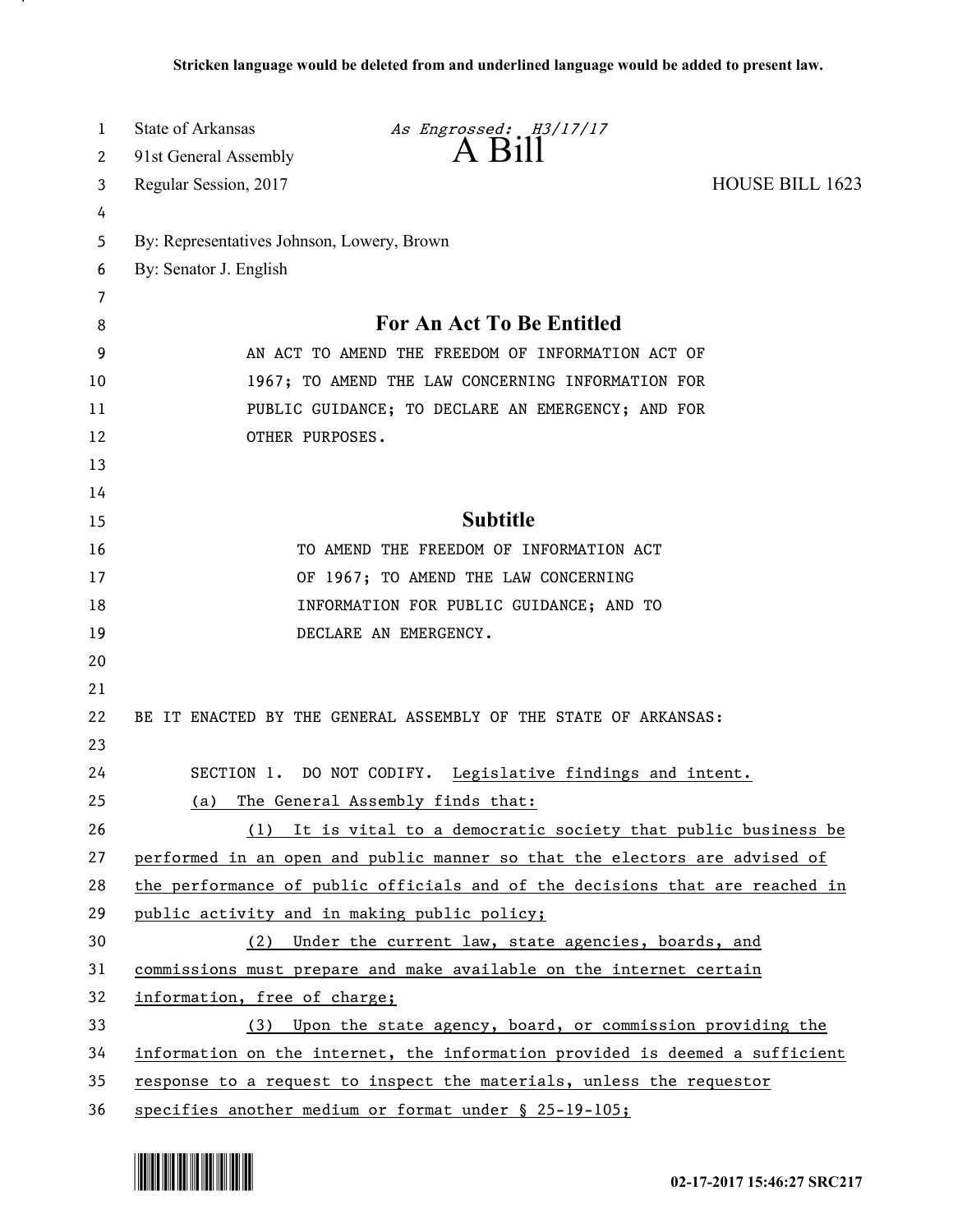| $\mathbf{1}$   | The provisions of $\S$ 25-19-105, while ensuring transparency,<br>(4)         |
|----------------|-------------------------------------------------------------------------------|
| 2              | have the added benefit of diminishing compliance costs associated with large, |
| 3              | complicated, and frequent requests for public records, as the state agency,   |
| 4              | board, or commission is deemed compliant by providing the legally specified   |
| 5              | information on the internet;                                                  |
| 6              | (5) However, the current law does not afford local governments,               |
| $\overline{7}$ | including their boards and instrumentalities, the ability to increase         |
| 8              | transparency and efficiency by the means available to state agencies, boards, |
| 9              | and commissions;                                                              |
| 10             | (6) Local governments often receive large, complicated, and                   |
| 11             | frequent requests for public records, requiring additional staff and          |
| 12             | resources to which the local government must dedicate its limited resources;  |
| 13             | (7) Local governments should have the discretion to make all or               |
| 14             | part of the information listed under § 25-19-105 available on the internet    |
| 15             | and, upon publication, be deemed in compliance with the Freedom of            |
| 16             | Information Act of 1967, § 25-19-101 et seq., for those records; and          |
| 17             | While not every local government has the resources to comply<br>(8)           |
| 18             | with all or part of the provisions included under § 25-19-105, allowing local |
| 19             | governments the option to comply with all or part of the provisions under §   |
| 20             | 25-19-105, and be deemed compliant concerning those records, would allow      |
| 21             | local governments to be more effective stewards of taxpayer dollars.          |
| 22             | (b) It is the intent of the General Assembly to allow local                   |
| 23             | governments the opportunity to be more transparent, while reducing the burden |
| 24             | on local governments' limited resources, thereby reducing the financial cost  |
| 25             | to taxpayers of additional staff and other resources.                         |
| 26             | (c) It is not the intent of the General Assembly to:                          |
| 27             | (1) Allow the custodian or government entity to act in bad faith              |
| 28             | to avoid transparency; or                                                     |
| 29             | (2) Place an unreasonable burden on local governments.                        |
| 30             |                                                                               |
| 31             | SECTION 2. Arkansas Code § 25-19-108, concerning information for              |
| 32             | public guidance, is amended to add an additional subsection to read as        |
| 33             | follows:                                                                      |
| 34             | $(c)(1)$ An entity that is subject to the Freedom of Information Act of       |
| 35             | 1967, § 25-19-101 et seq., that is not included in subsection (a) of this     |
| 36             | section may opt in to any provision under subdivisions (a)(1)-(5) through     |

02-17-2017 15:46:27 SRC217